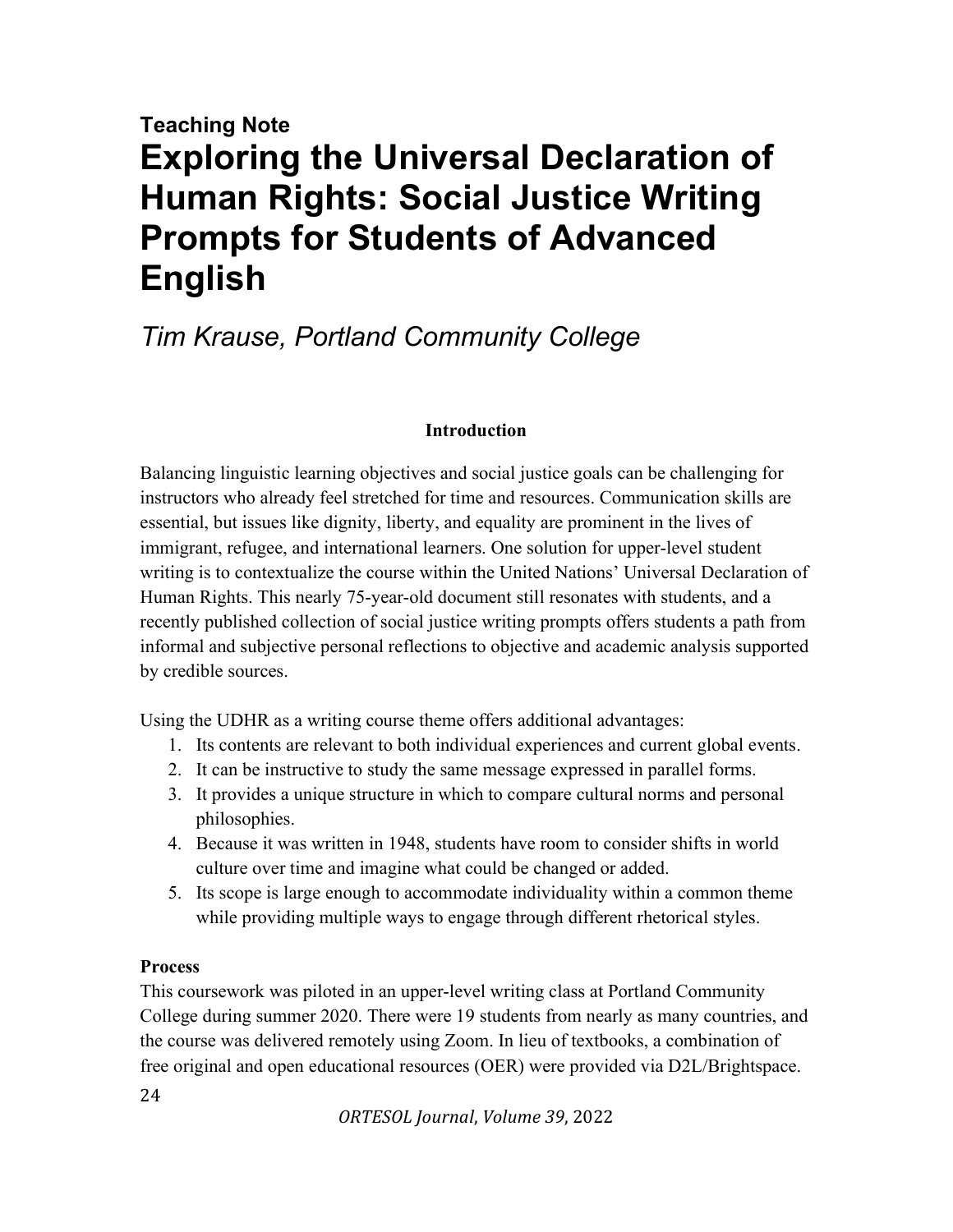Two-week units focused on different rhetorical styles. Writing prompts inspired by the UDHR were paired with related grammar, vocabulary, composition, and critical thinking lessons. Students first brainstormed with informal discussions on Padlet before moving to Google Docs to write paragraphs which they later used as outlines for essays. Each step included personalized instructor feedback, and students received extra credit for visiting tutors.

The rhetorical styles included:

- Definition: Students chose abstract words or concepts, such as *liberty* or *security*, to explore using various definition strategies while incorporating adjective and adverb clauses
- Cause-and-effect: Students chose issues, such as *slavery* or *freedom of thought*, to explore through research into their causes and effects while practicing noun clauses and passive voice
- Discussion/argument: Students identified a human right missing from the UDHR or one that should be changed, such as *digital privacy*; they discussed its pros and cons while learning more about modal verbs and hedging.

#### **Results**

Students successfully demonstrated skills to brainstorm appropriate topics, prepare a basic thesis, and support their thesis with a logical set of main points. Students organized this information into a standard academic essay structure while utilizing clear grammar, appropriate vocabulary, and standard mechanics. Students also began to incorporate outside information with simple acknowledgment of sources.

Areas requiring further development were typical of ESOL writers at this level: occasional lack of focus or direct flow; lack of succinct and specific supporting details; unfamiliarity with research methods; and difficulty shifting to a formal tone. These were not surprising and are part of the normal learning process at this level. Interestingly, however, some students created higher-level work, such as using cause-and-effect strategies to argue a particular viewpoint.

Feedback from students was positive. Although some topics were challenging to address with limited language, students expressed appreciation for the opportunity to write about real-world issues relevant to their lives instead of artificial prompts that serve only to demonstrate grammar and composition abilities. In the process, students gained transferable skills to use in future classes and their day-to-day lives.